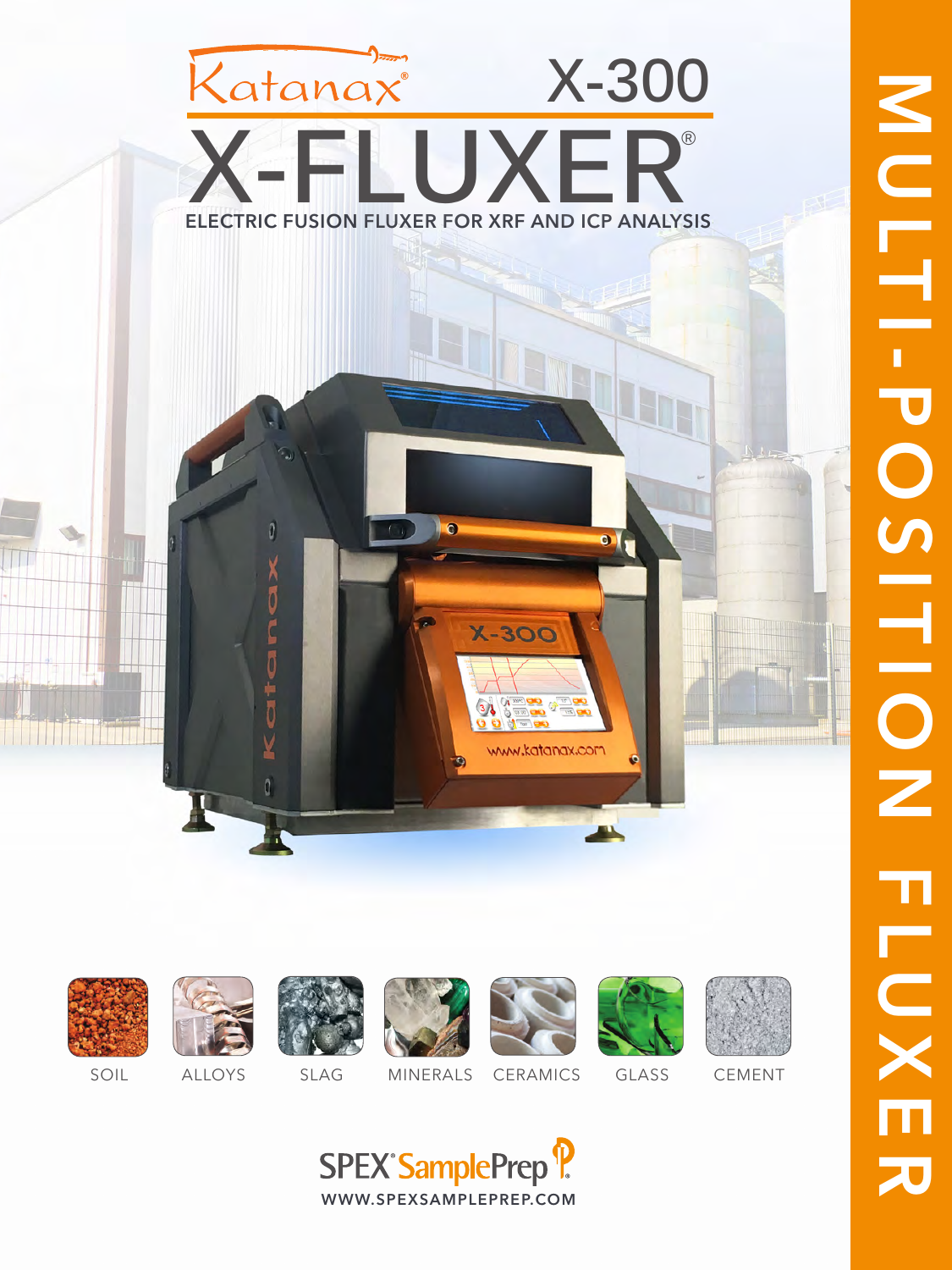**HIGH THROUGHPUT -** Used for preparing glass disks (beads) for XRF, or for preparing peroxide or pyrosulfate fusions. You can also do solid oxidations with the X-300. This unit allows you to run up to 3 samples at a time achieving a throughput of up to 15 samples per hour. Since the molds are in the furnace with the crucibles, you also have optimum conditions for pouring.

**SAFETY** - Electric fluxers are safer than gas units because gas leaks are impossible. Only a standard laboratory ventilation hood is required.

**EXPANDABLE –** This fusion fluxer can be pre-configured to your needs. It also allows the user to expand the unit to two or three positions.

**ACCURACY –** Precise electric temperature control achieved by Dynamic Temperature Profile (DTP) and individual element compensation (patents pending). Analysts will benefit from temperature homogenization across all 3 sample positions in the furnace offering better reproducibility and more precise analysis.

**SOLUTIONS MODULE -** Optional solutions stirrer with variable speed allows the X-300 to produce solutions for ICP/AA analysis in up to 3 beakers simultaneously.

**RELIABILITY –** Built with the most demanding lab in mind. Its design incorporates robust heating elements, platinumware holders, industrial grade motors and electronics that withstand continuous usage.

 $\overline{4}$ ) Easy clean, ceramic crucibles and mold holders inert to flux. Mold holder system is userconfigurable to 30, 32, 35 or 40mm molds.

- $\overline{5}$ ) Extraction chimneys allows for direct ventilation of halogens from each crucible position.
- $\overline{6}$  Control panel is adjustable to user's height and features a USB connection for firmware updates.









**SIMPLICITY –** Sleek, intuitive, LCD touch-screen interface with icons and menus that makes the operation easy and efficient. It is entirely automated and comes preloaded with various fusion programs that can be used as is or customized for your particular protocol. Pre-loaded programs include Oxide, Solution, Metal Peroxide and Ramping. All programs can be saved, renamed, deleted or copied, just like computer files. The software is also preinstalled with multiple languages.



Scan the QR code for more information or visit www.youtube.com/ sampleprep

- 
- HEAVY DUTY COMPACT SIMPLE SAFE VERSATILE ACCURATE EASY INSTALLATION

# X-300 BENEFITS

# FEATURES

- $\bigcup$  High performance furnace –Heating elements impervious to flux –No exposed metal in furnace –Heats up quickly
- $2)$  Integrated auto-locking safety shield protects the user during the fusion process.
- Low noise level during standby, heating, melting and cooling.  $\left( 3\right)$

- VOLTAGE: 195-250 VAC single phase • FREQUENCY: 50-60 Hz
- MAXIMUM POWER: 3000 W
- BREAKER: built in (15A)
- WEIGHT: 120 lbs (54 kg) • WIDTH: 48 cm / 19"
- HEIGHT: 51 cm / 20" • DEPTH: 63 cm / 25"



Triple Position (X-300T)

# SPECIFICATIONS

The **Katanax X-300 Fusion Fluxer** is the next generation in electric fusion offering new enhanced features for

unparalleled results.

This multi-position fluxer is available as a 1, 2 or 3 position unit, it's versatile

and easily adapts to the needs of

today's modern laboratories.

VERSATILE, COMPACT & SAFE.

IT'S THE FUSION FLUXER THAT

EXPANDS WITH YOUR NEEDS.

Single Position (X-300M)

Dual Position (X-300D)